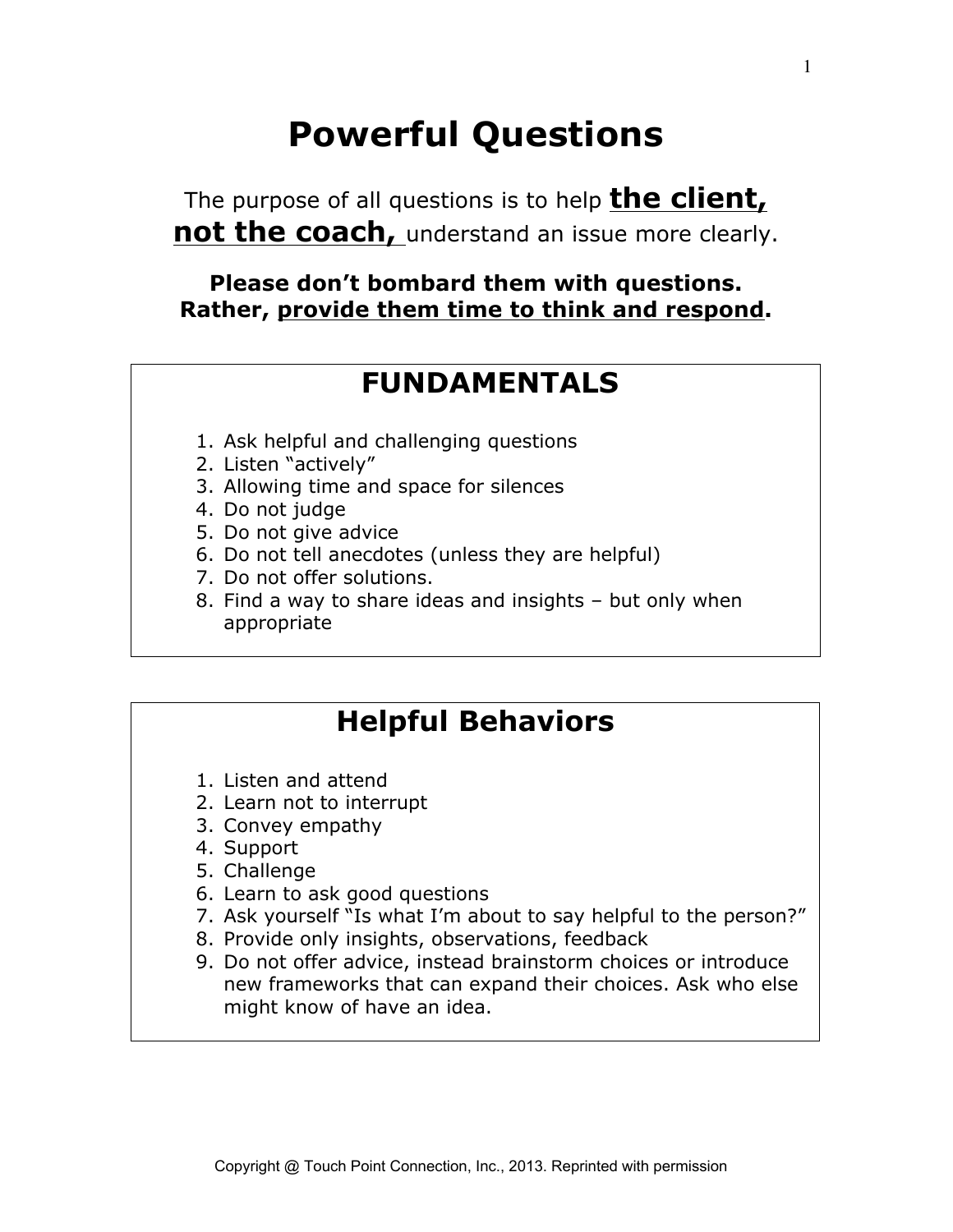### **Asking questions that cause people to think, reflect and say more are useful.**

- *Clarifying:* Are you saying that…?
- *Attempting to understand:* Could you explain so-and-so a bit more?
- *Mirroring:* So what you're saying is….?
- *Opening up new avenues*: Have you explored/though of…?
- *Digging deeper:* What else was happening?
- *Unpeeling layers:* And then what happened?

#### **The secret is to get people talking….**

- Tell me more
- I don't understand

#### **The best questions are:**

- **Those that begin with** "how," "what," "where," and "when," rather than "why."
- **Precision questions**:
	- What exactly, how exactly
	- Bigger than...? Or More than....?
	- § Everyone? Always?
- **Powerful questions**, for example when a presenter says "I can't"
	- § What's stopping you?
	- What would happen if?
- **Reflective questions** that mirror back what the presenter seems to be saying
	- So you're saying...
	- You seem...
- **And Sometimes….Idea questions (without spelling out the details**
	- § Would so-and-so be of any use?
	- Have you thought of...?